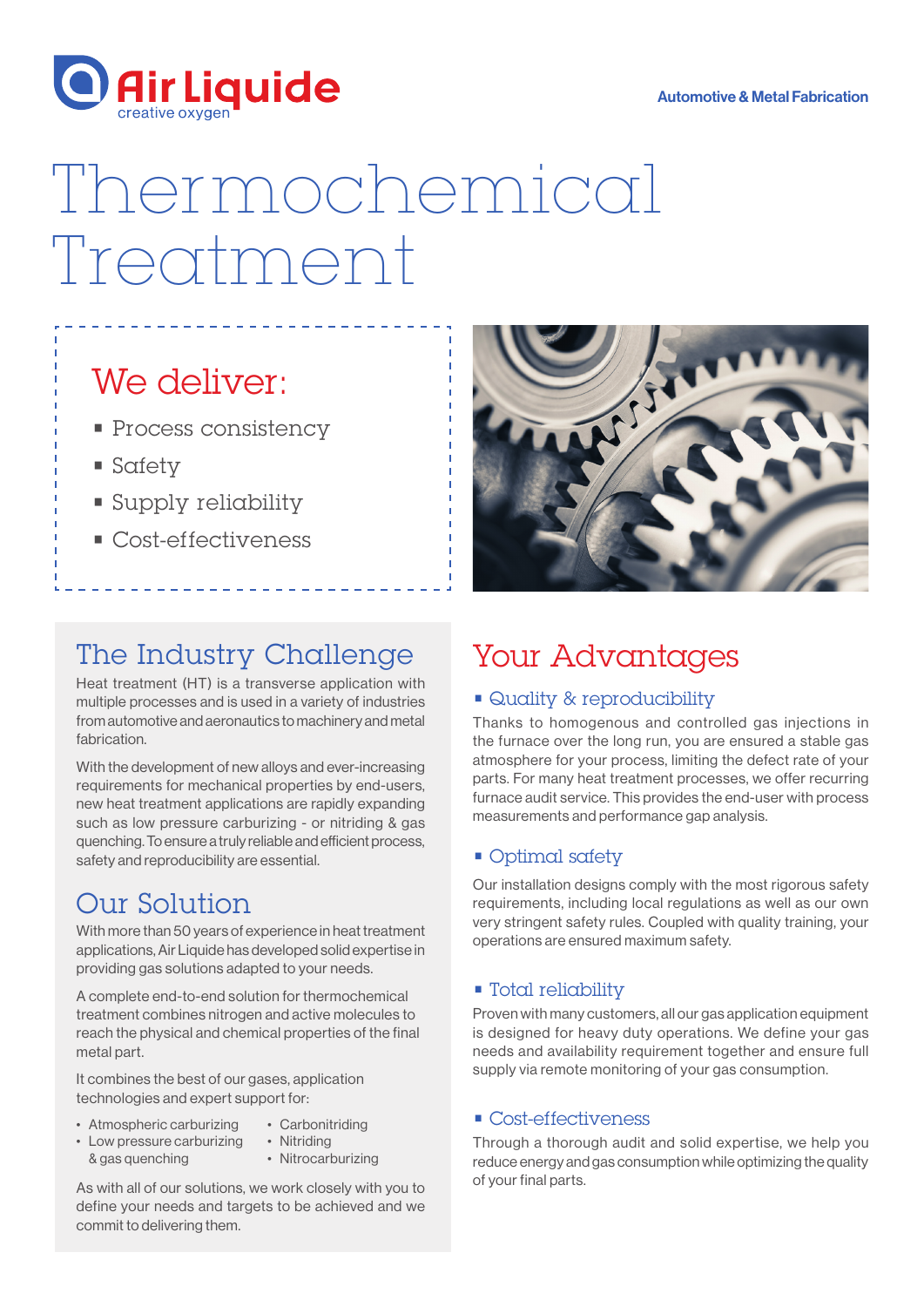### Core Features

Our solution for thermochemical treatment provides nitrogen coupled with active molecules together with installation design supported by our heat treatment experts.

- Nitrogen is a neutral gas for many metal alloys. Pure and dry nitrogen is an excellent protection atmosphere against oxidation.

- Active molecules are defined depending on the heat treatment process used:

- Methanol is sprayed and cracked in the furnace to reach carbon potential needed for carburizing in the atmosphere.

- Acetylene is often used as a carburizing agent for low-pressure carburizing process.

- High-pressure nitrogen / helium are efficient for rapid cooling gas quenching processes.

- Ammonia is used for nitriding, carbo-nitriding or nitrocarburizing to reach hardness requirement for the part surface.

### State-of-the-Art Application Technology:

#### • Atmospheric carburizing

The METHANOL INJECTION LANCE guaranties the homogeneity of methanol injection and treatment efficiency. Made of stainless steel, it's composed of internal capillary tubes for the methanol and nitrogen injections. The lance can also be used to inject ammonia for the carbonitriding process.

The METHANOL PUMPING STATION ensures reliable operation for methanol supply from the storage tank to the methanol injection lance. A dual methanol pumping station is available to ensure full availability of the system even during maintenance.



#### • Low pressure carburizing & gas quenching

The acetylene supply installation injects the carburizing agent into the furnace. Equipped with pressure sensors and automatic switching, it maximizes gas supply with the required safety parameters. It can also be used for the nitrocarburizing process.

For the gas quenching process, the nitrogen supply installation is designed for high-pressure operations based on your needs. Depending on your quenching cell, helium can also be supplied for increased efficiency.



#### • Nitriding

The ammonia supply installation is designed according to your consumption and peak flow, either in gaseous or liquid form.



### Process Expertise & Service:

Our worldwide network of heat treatment experts provide you with:

- Design of your installation according to your needs
- Audit your process and train your operators
- Define the most consistent process methods for you

We also support you in risk analysis according to local regulations.